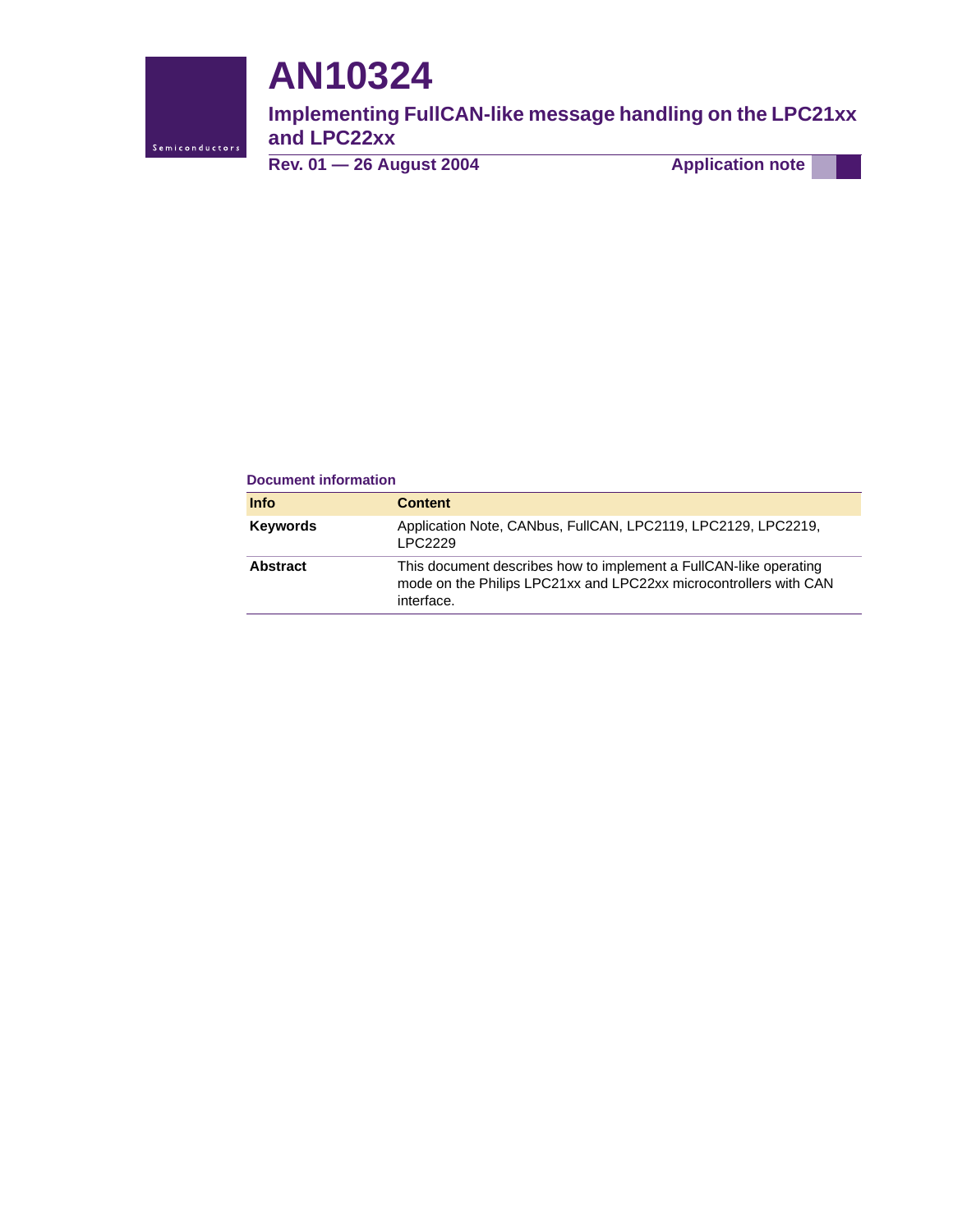## **FullCAN on LPC21xx and LPC22xx**

## **Revision history**

| <b>Rev</b> | <b>Date</b> | <b>Description</b> |
|------------|-------------|--------------------|
| 01         | 20040826    | Initial version.   |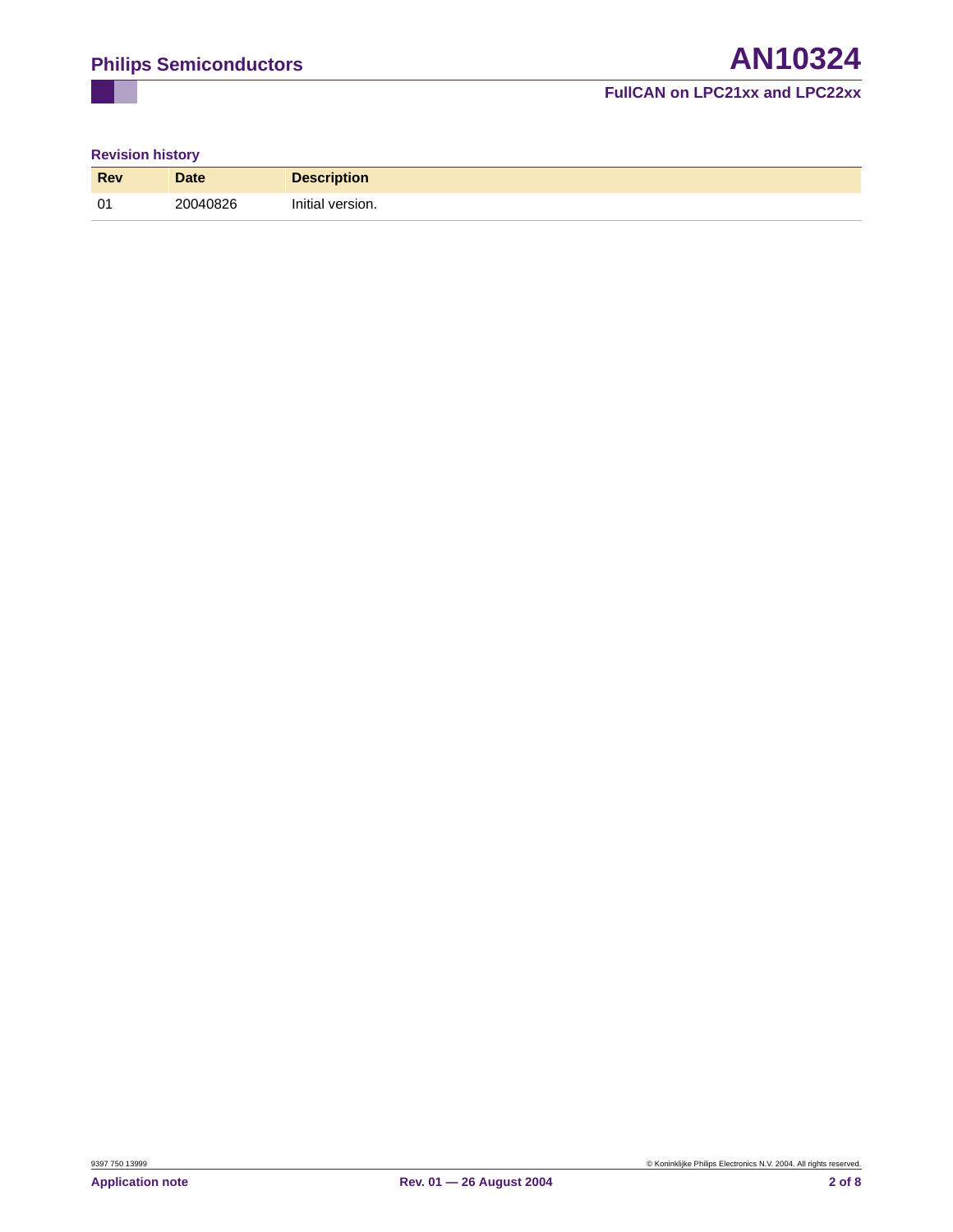# <span id="page-2-0"></span>**1. Introduction**

The Philips LPC21xx and LPC22xx microcontrollers with CAN interface feature a FullCAN operation mode that directly stores received messages with selected CAN message identifiers into a message buffer. Unfortunately this operation mode does not function reliably on the early revisions.

This application note shows and explains how the FullCAN operation mode can be implemented in software. The accompanying software is packed in the file *LPC2\_FullCAN.zip* available from <http://groups.yahoo.com/group/lpc2000/files/>

# <span id="page-2-1"></span>**2. Main features of the FullCAN operation mode**

The FullCAN operation mode provides a FullCAN-like behavior of the CAN interface as commonly used by many CAN controllers. The user provides a list of CAN message identifiers that should be received by the CAN interface. The CAN peripheral automatically scans every incoming CAN message and when an identifier match is detected, the message is copied into the associated receive buffer.

Regular FullCAN implementations typically have a limit of 16 or 32 such receive buffers (often called 'message objects'). On the LPC21xx and LPC22xx microcontrollers hundreds of such filters can be used. The exact number depends on multiple parameters, such as the number of CAN interfaces sharing the reception filter and if other operation and filter modes are used in parallel.

# <span id="page-2-2"></span>**3. Functionality of the CAN driver software**

The CAN driver software package *LPC2\_FullCAN* implements the FullCAN operation mode in software, using a combination of hardware acceptance filters and the CAN receive interrupts to handle incoming messages. In addition it provides functions that simplify the initialization of the CAN interfaces and the reception filters.

The entire driver is implemented in the module *LPC\_FullCAN\_SW*. The definitions for the special function registers are located in *LPC21XX.h* (provided by Keil Software). The module was written for and tested with the GNU compiler.

## <span id="page-2-3"></span>**3.1 Defines**

Two compiler definitions are made in file *LPC\_FullCAN\_SW.h*, they define the maximum number of CAN interfaces used and the maximum number of reception filters used.

## <span id="page-2-4"></span>**3.1.1 MAX\_CANPORTS**

#define MAX\_CANPORTS 2

This setting specifies how many CAN interfaces are used. The minimum is 1, the maximum may not exceed the number of CAN interfaces available on the LPC21xx or LPC22xx derivative used.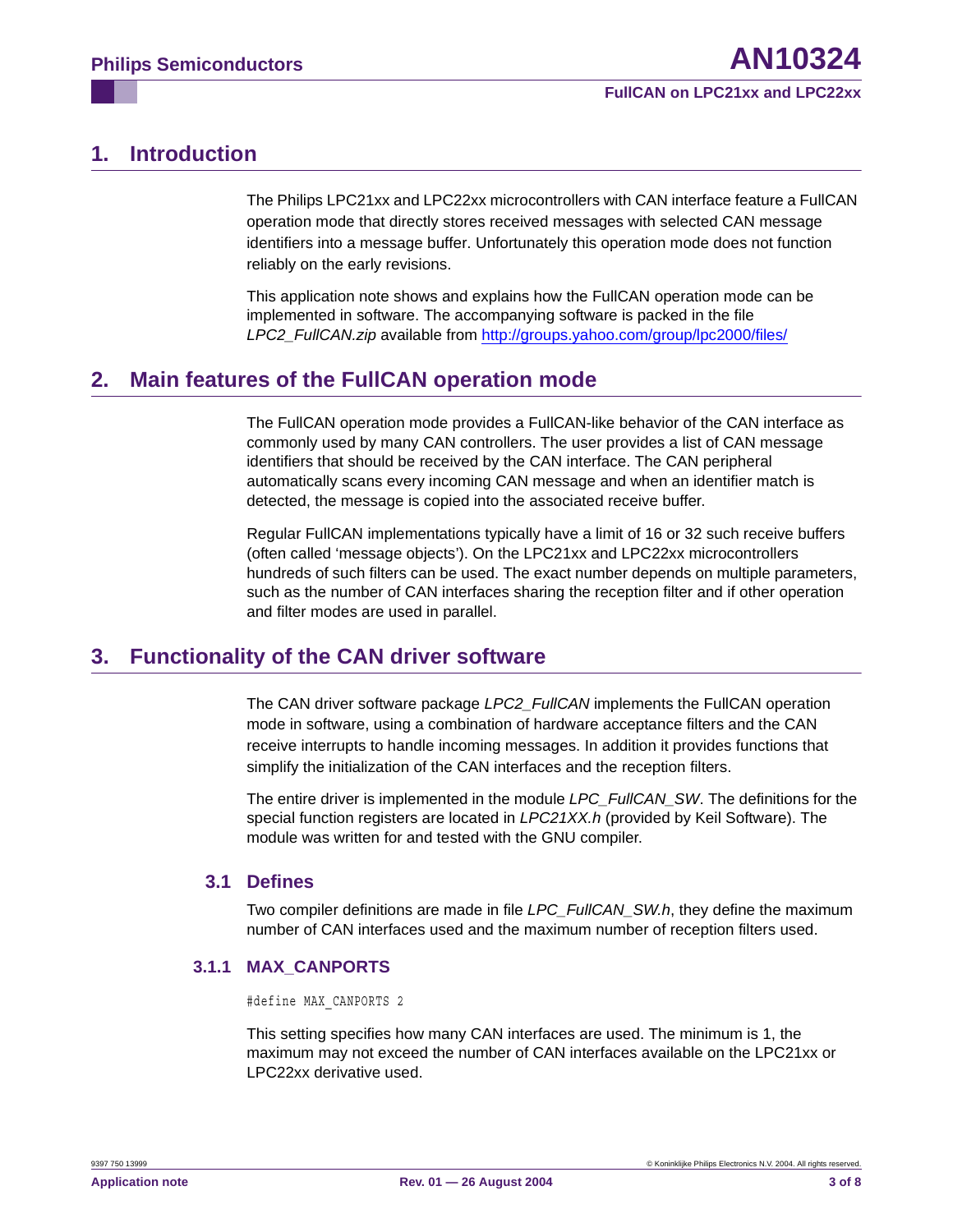<span id="page-3-0"></span>3.1.2 MAX\_FILTERS

#define MAX FILTERS 20

This setting specifies how many CAN reception filters are used in total. With each filter a 12-byte reception buffer in RAM is used for the storage of the received message.

## <span id="page-3-1"></span>3.2 Data types and global variables

The FullCAN driver uses a common 12-byte structure for the CAN messages and allocates an array of such messages as a reception buffer.

### <span id="page-3-2"></span>3.2.1 Structure FULLCAN MSG

```
typedef struct
 unsigned int Dat1; // Bits 0..10: CAN Message ID
                     // Bits 13..15: CAN interface number (1..4)
                    // Bits 16..19: DLC - Data Length Counter
                    // Bits 24..25: Semaphore bits
 unsigned int DatA; // CAN Message Data Bytes 0-3
 unsigned int DatB; // CAN Message Data Bytes 4-7
FULLCAN MSG;
```
This 12-byte message structure is compatible to the message structure specified in the LPC21xx and LPC22xx user manual.

#### <span id="page-3-3"></span>3.2.2 Reception buffer

FULLCAN MSG gFullCANList [MAX FILTERS];

This array of CAN messages holds the incoming CAN messages. If a CAN receive interrupt service routine finds that an incoming message matches one of the specified matching message IDs, the message gets copied into the associated filed in this array.

## <span id="page-3-4"></span>3.3 Functions

The FullCAN driver provides several functions for the initialization of the CAN interface and to handle the transmission and reception of CAN messages.

#### <span id="page-3-5"></span>3.3.1 Initialization of a CAN interface

```
Initializes one CAN interface of the LPC2000
DOES:
GLOBALS: Resets all FullCAN filters, sets and enables CAN receive interrupt
RETURNS: One if initialization successful, else zero
short FullCAN Init (
 unsigned short can port, // CAN interface to init (1, 2, 3 or 4)
 unsigned short can isrvect, // Interrupt vector number to use for Rx ISR (0-15)
 unsigned int can btr // CAN BTR value used to set CAN baud rate
 \, ;
```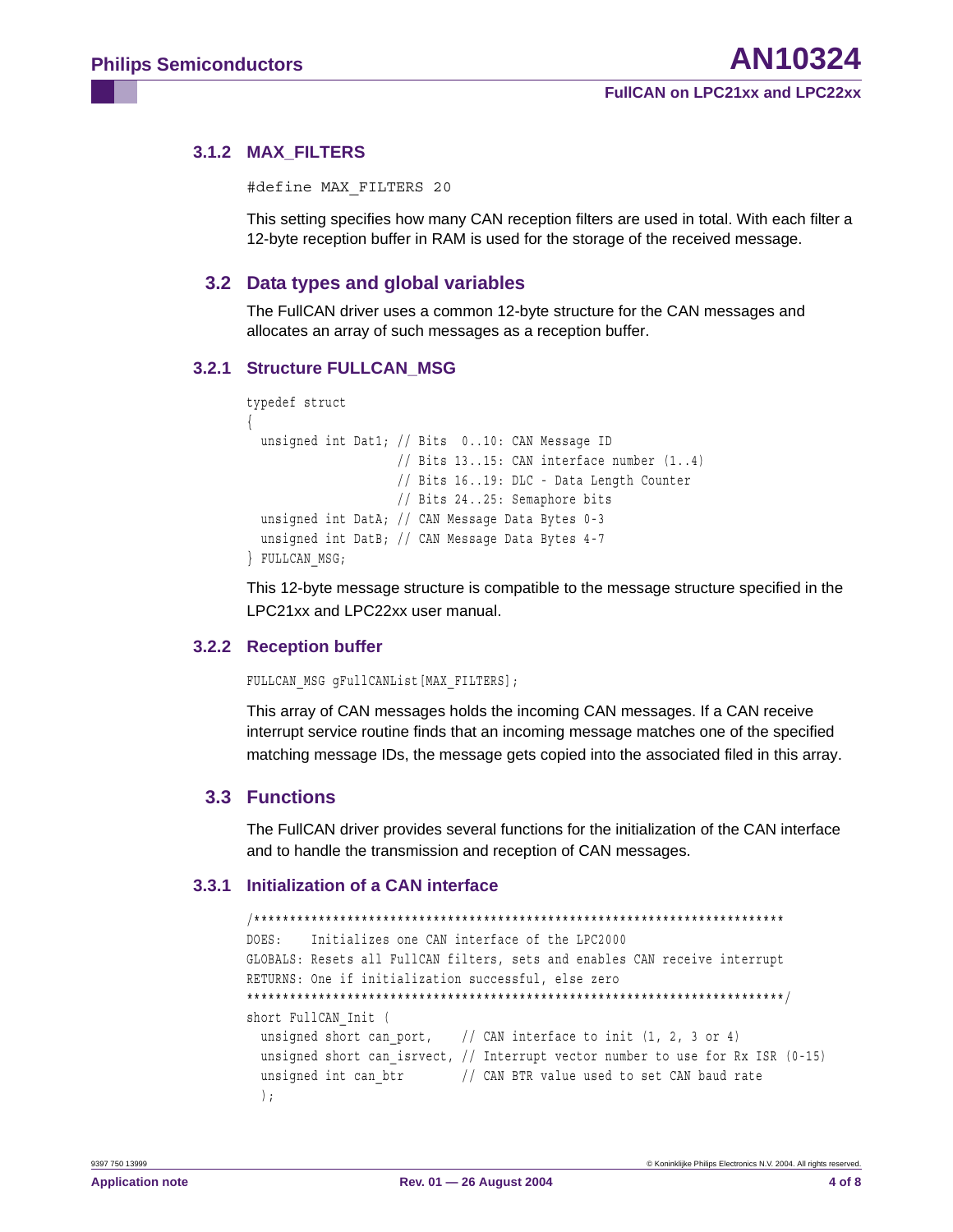This function performs all steps of the initialization of a CAN interface. It ensures that the pins used by this CAN interface get configured, it clears all reception filters and sets up the interrupt service routine for CAN message reception.

## <span id="page-4-0"></span>3.3.2 Adding a reception filter

```
DOES:
      Setup a FullCAN filter
GLOBALS: Adds the specified CAN identifier to the list of CAN messages
      received by this device
RETURNS: One if operation successful, else zero
short FullCAN SetFilter
 \left(unsigned short can_port, // CAN interface to init (1, 2, 3 or 4)
 unsigned int CANID // 11-bit CAN message identifier
 \rightarrow
```
This function adds a CAN message identifier reception filter to the driver. Multiple calls may be made for each additional filter that needs to be set. Calls do not need to be in any order, the function automatically ensures that the filters get internally sorted as required by the CAN peripheral of the LPC21xx and LPC22xx.

### <span id="page-4-1"></span>3.3.3 Transmitting a message

```
DOES:
      Adds a message to the three-buffer transmit queue of a selected
      CAN interface. The message is placed in the next available buffer.
GLOBALS: None
RETURNS: One if operation successful, else zero
short FullCAN PushMessage (
 unsigned short can port, // CAN interface to use (1, 2, 3 or 4)
 FULLCAN MSG *pTransmitBuf // Source pointer to a CAN message
 \vert;
```
By calling this function a CAN message is entered into the 3-buffer transmit queue. When initializing the transmit message contents, the semaphore bits can be ignored and should be left a zero.

## <span id="page-4-2"></span>3.3.4 Receiving a message

```
Poll the Full CAN message storage area for the next available
DORES:CAN message received.
GLOBALS: If a CAN message is found, the matching semaphore bits are cleared
RETURNS: One if operation successful, else zero
short FullCAN PullMessage (
 unsigned short can port, // CAN interface to use (1, 2, 3 or 4)
 FULLCAN MSG *pReceiveBuf // Destination pointer to a CAN message
 \cdot
```
© Koninklijke Philips Electronics N.V. 2004. All rights reserved.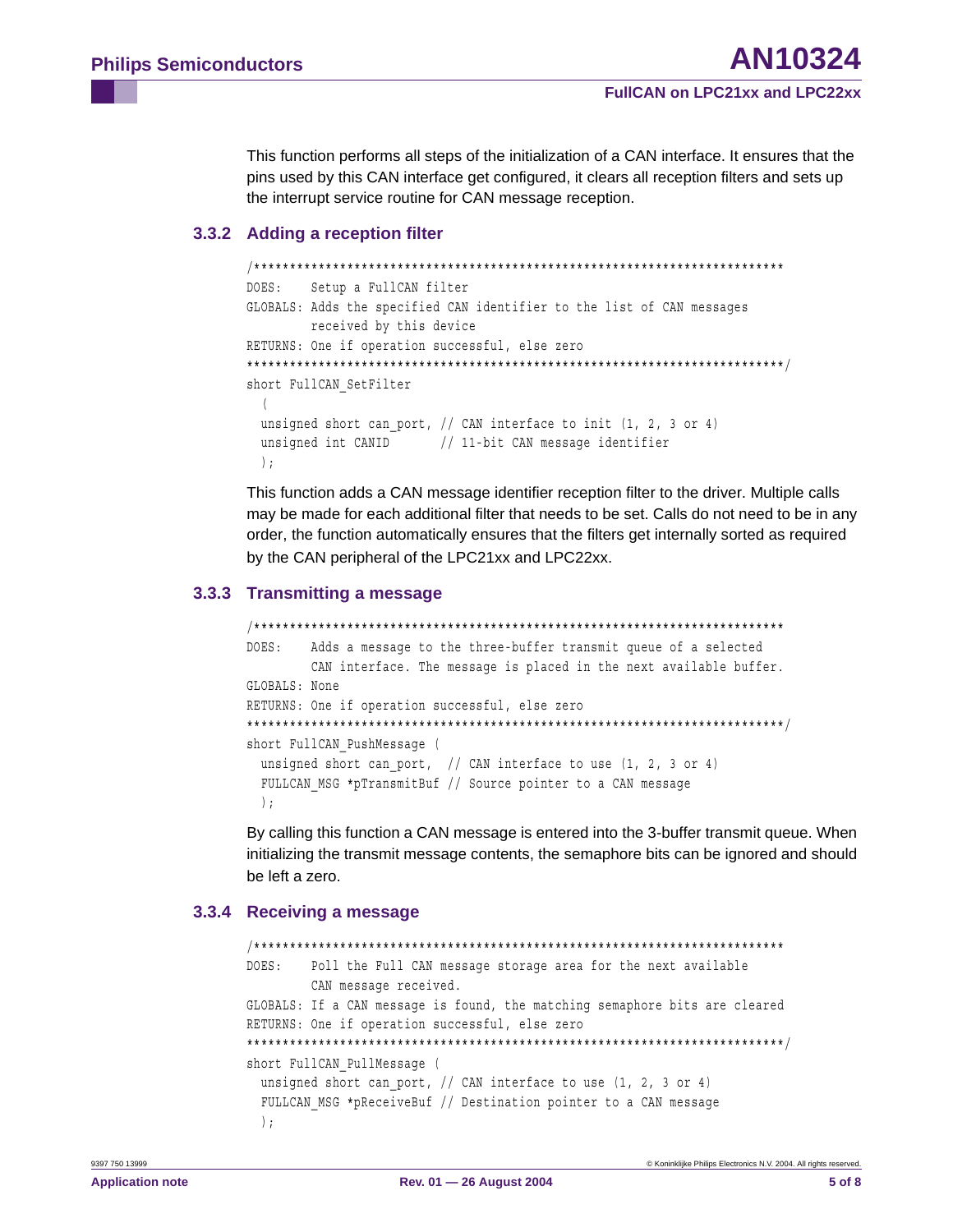By calling this function, the driver checks if a CAN message was received into the FullCAN buffer. This function always checks the buffers from the beginning. As the buffers and filters are sorted by CAN message identifier (ascending) this method ensures that the messages are automatically checked ordered by priority.

## <span id="page-5-0"></span>**4. Functionality of the example program**

The provided example program implements a simple example using two CAN interfaces. For this example to work, the two CAN interfaces must be physically connected to the same CAN bus. Each CAN interface is initialized to use a CAN bit rate of 125 kbps. The receive interrupt for CAN port 1 uses interrupt vector zero and the one for CAN port 2 uses interrupt vector 1.

The following reception filters are set:

- **•** CAN port 1, message 102h
- **•** CAN port 1, message 202h
- **•** CAN port 2, message 101h
- **•** CAN port 2, message 201h

In the main endless loop, the function *FullCAN\_PullMessage* is continuously called to check if any of the defined messages was received. If a message was received, the content is altered and the message gets re-transmitted using a different CAN identifier.

As a result the four messages defined above are bouncing back and forth between the two CAN interfaces.

# <span id="page-5-1"></span>**5. Compatibility, performance and alternative**

The main intention of this application note is to provide an implementation compatible to the internal FullCAN operation mode of the Philips LPC21xx and LPC22xx microcontrollers that does not operate reliably in the early revisions of these chips.

Due to its compatibility with the LPC21xx and LPC22xx hardware this *LPC\_FullCAN\_SW* driver can later easily be ported to a version using the internal FullCAN operation mode.

The price for this compatibility is performance weakness. In this FullCAN compatible implementation a call to *FullCAN\_PullMessage* always starts over scanning all buffers if any of them contains a received message. With each increase of the number of FullCAN buffers this scan-loop is increased to.

If compatibility to the FullCAN mode is not required, a different input buffer method should be implemented to improve performance: a FIFO receive queue. Each incoming CAN message is copied into the queue and a pull function to empty the queue would not need to do any scanning at all. If the queue is not empty it would just take the oldest message from the queue and return it.

Such a receive queue method is implemented in the example *LPC\_CANAll.zip* [also](http://groups.yahoo.com/group/lpc2000/files/)  [available from http://groups.yahoo.com/group/lpc2000/files/](http://groups.yahoo.com/group/lpc2000/files/).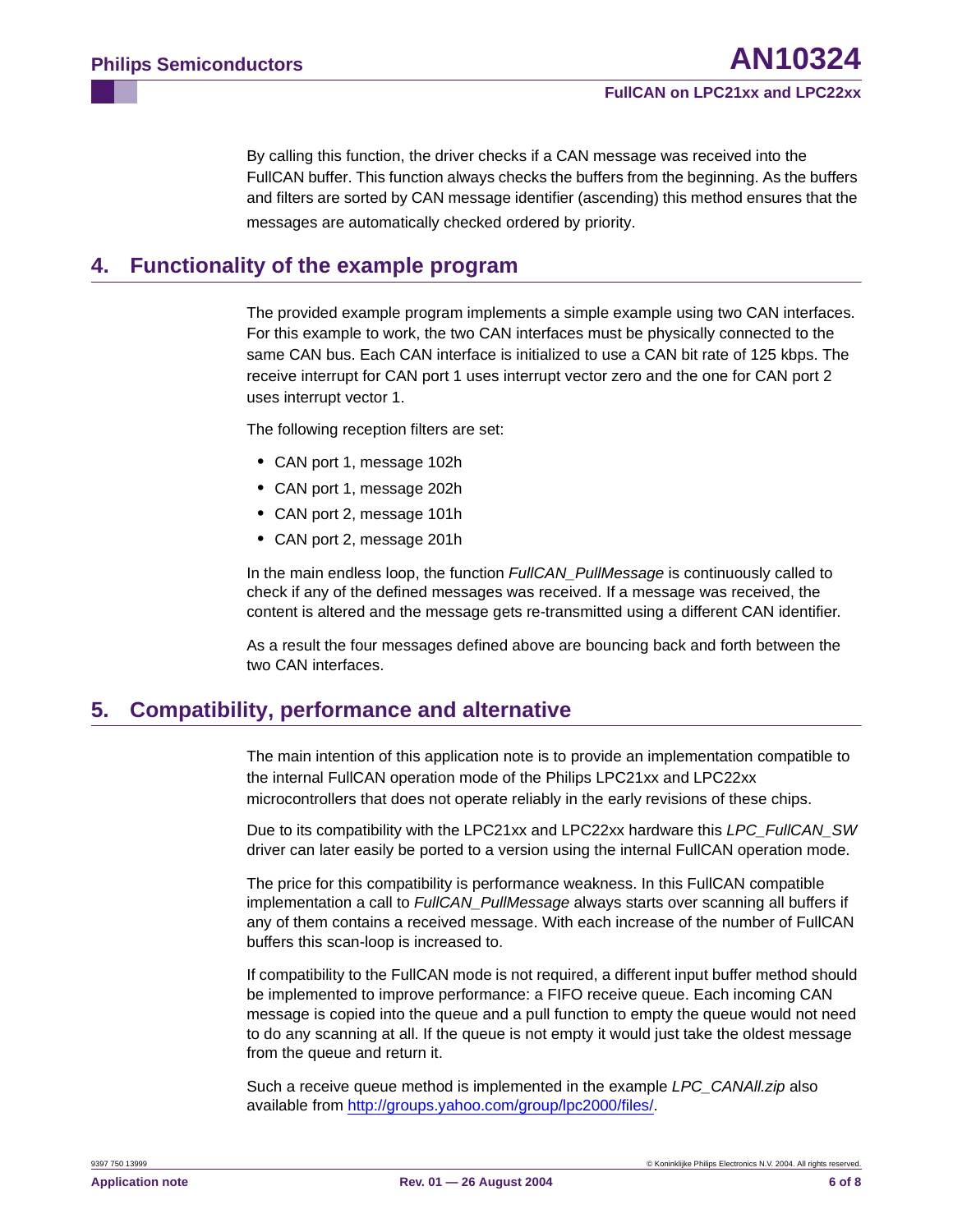#### **FullCAN on LPC21xx and LPC22xx**

# <span id="page-6-0"></span>**6. Disclaimers**

**Life support —** These products are not designed for use in life support appliances, devices, or systems where malfunction of these products can reasonably be expected to result in personal injury. Philips Semiconductors customers using or selling these products for use in such applications do so at their own risk and agree to fully indemnify Philips Semiconductors for any damages resulting from such application.

**Right to make changes —** Philips Semiconductors reserves the right to make changes in the products - including circuits, standard cells, and/or software - described or contained herein in order to improve design and/or performance. When the product is in full production (status 'Production'), relevant changes will be communicated via a Customer Product/Process Change Notification (CPCN). Philips Semiconductors assumes no responsibility or liability for the use of any of these products, conveys no licence or title under any patent, copyright, or mask work right to these products, and makes no representations or warranties that these products are free from patent, copyright, or mask work right infringement, unless otherwise specified.